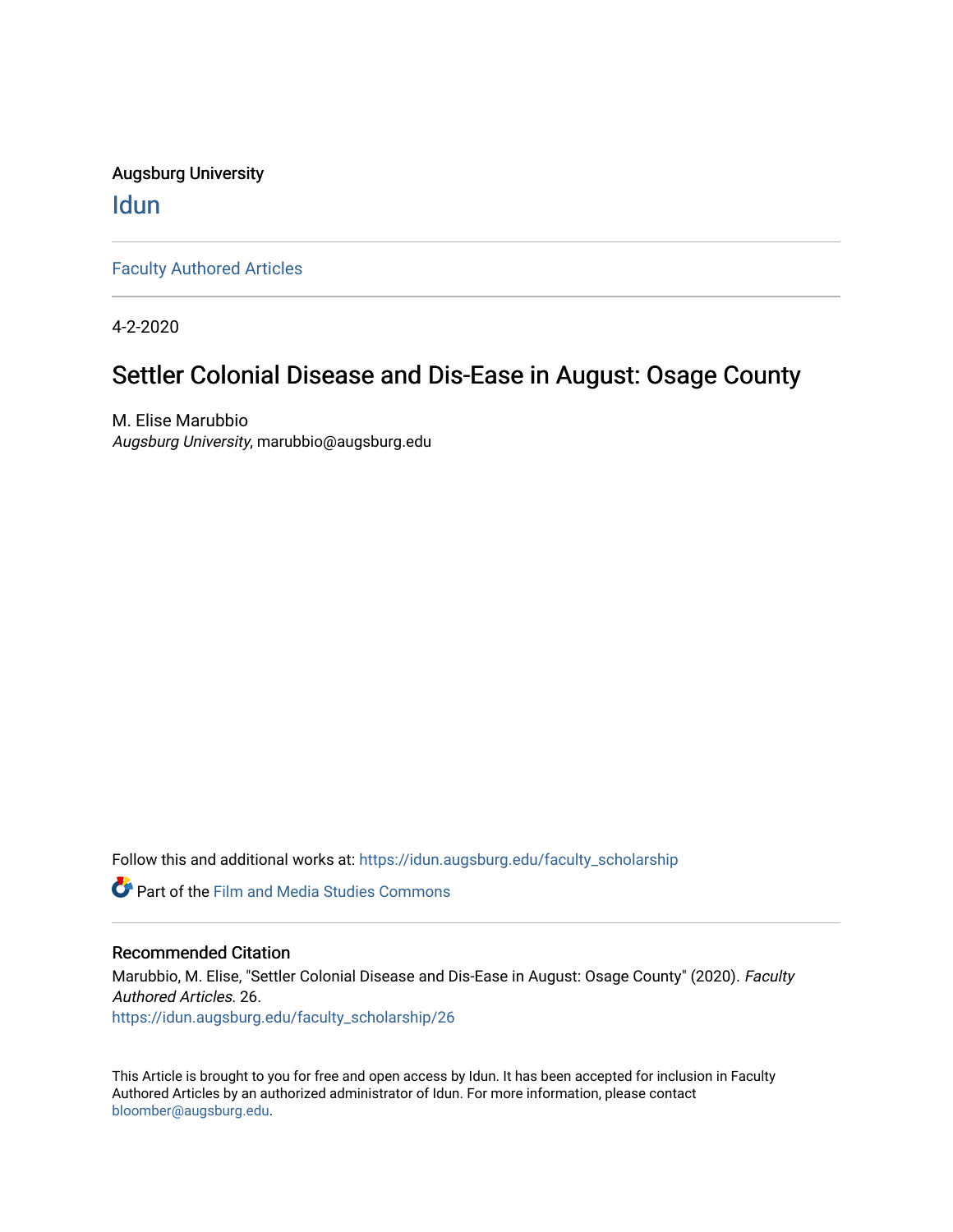# M. Elise Marubbio\* **Settler Colonial Disease and Dis-Ease in** *August: Osage County*

<https://doi.org/10.1515/zaa-2020-0007>

**Abstract:** Tracy Letts's screenplay, *August: Osage County* (2013), and John Wells's film adaptation (2013) offer a compelling critique of American racism towards Native Americans which demands that viewers consider their own inculcation into ongoing settler-nation colonialism. The film layers the history of place (Oklahoma) with the Cheyenne character Johnna, whose Indigenous heritage is negotiated throughout by liberal academics, conservative rural matriarchs, and Johnna herself. The role is small but essential to the film's allegorical analysis of settler-colonialism and racism. The Weston family's secrets, addictions, and dysfunction starkly contrast with Johnna's health and stability. Through Johnna, the film questions the toll colonialism takes on the mental and physical health of the American people. This paper analyzes the metanarrative association of the Weston family's dysfunction and racism with ongoing colonialism that results in disease of the settler-colonial space as it emerges in the screenplay and film.

#### **1 Introduction**

Barbara: 'Who's Johnna?' Violet: 'She's the Indian who lives in my attic.' (*August: Osage County*)

This seemingly innocuous exchange between Barbara Fordham and her mother Violet Weston is key to a subtext about American racism and ambivalence toward Native Americans and colonialism that permeates all versions and adaptations of Tracey Letts's *August: Osage County*. The two key terms, "Indian" and "attic," are far from benign. Attics store, hide, and preserve over decades old and sometimes forgotten remnants from our past; broken, well-used, or out-of-date items; things that hold nostalgic value to our history; and secrets. Indians, as part of a United States' national metanarrative, are the historical Others in the United State's belief in the right of conquest, manifest destiny, and American exceptionalism.

**<sup>\*</sup>Corresponding author: Prof. M. Elise Marubbio,** Department of American Indian Studies, Augsburg University, Minneapolis, CB 115, 2211 Riverside Avenue, Minneapolis, MN 55454, USA, e-mail: [marubbio@augsburg.edu](mailto:marubbio@augsburg.edu)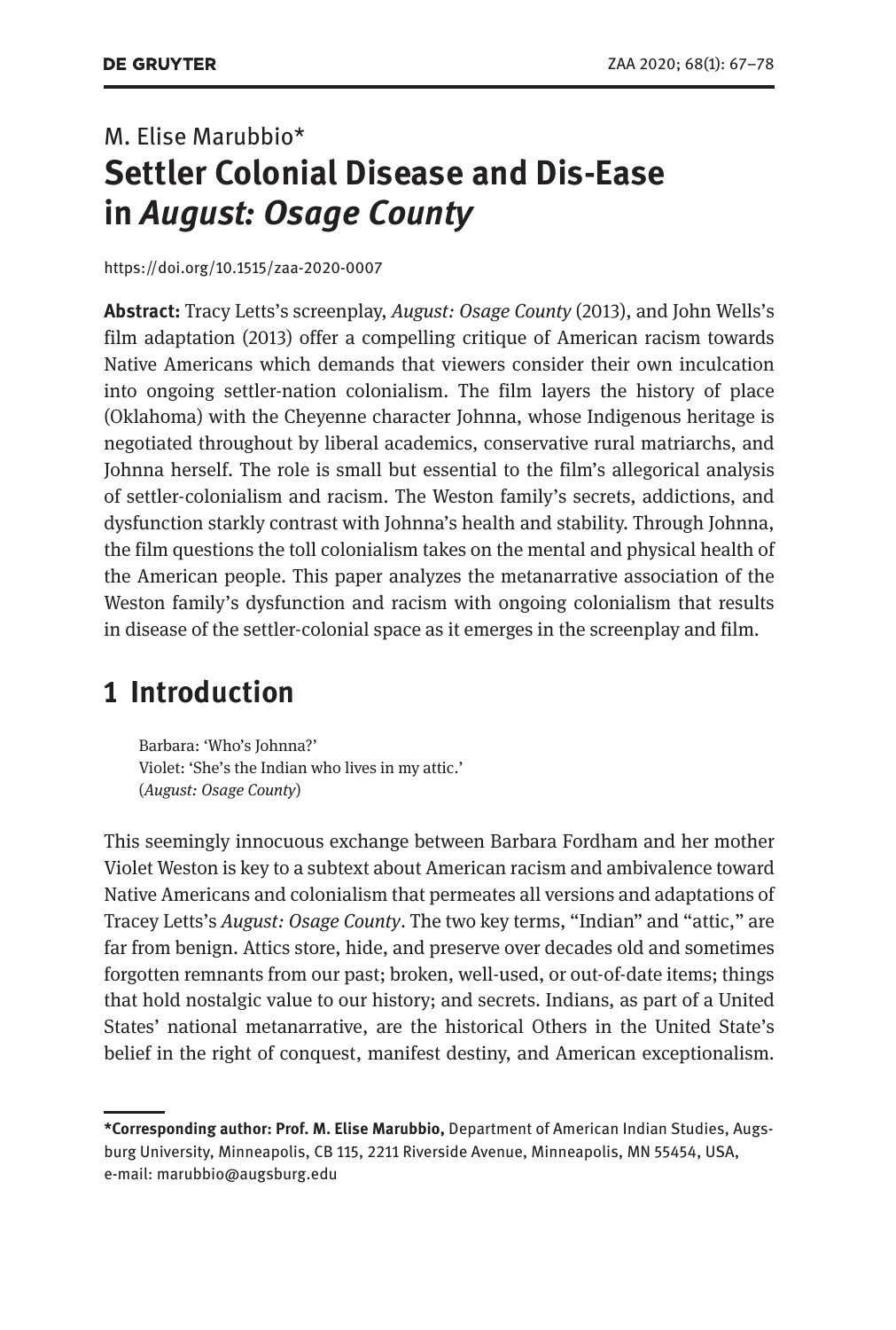As such, the term and the myriad of Indigenous nations homogenized by the term, stands as a trope that carries the weight of ongoing dispossession and violence, racism and stereotyping.<sup>1</sup> Physically and metaphorically positioning an Indian in the white matriarch Violet's attic situates the national present as continually linked to its colonialist past, as tied to the nation's promises to its white settlers, as inseparable from the history of removal and dispossession of Indigenous peoples from their lands, and as a constant reminder of the nation's violent past. The Indian—the term and the concept—also signals the myths, stories, and lies we tell ourselves to maintain that history. And while the process of adaptation from play, to screenplay, to film entails reworking lines, rearranging scenes, and editing out or adding in material, these two lines appear in every adaptation of the work. They signal an inscribing of colonialism into our national coding that emerges as psychological and physical disease and dis-ease made manifest through the white characters' interactions with Native Americans.

This essay explores the ways in which key references to Indians, Native culture, and ongoing colonialism surface in the film on the periphery of the action, embedded as asides in dialogue, or as visual markers on the landscape. Visual and textual analyses read through the lens of critical race studies reveals how aversive racism and microaggression work in relation to White Fragility and ongoing supremacy. Juxtaposing the film's secondary narrative about Indians that emerges through this process with scenes edited during the screenplay-tofilm transition provides insight into contemporary America's ongoing negotiation of Americans as colonialists with a history of violence against Native people. Ultimately, this excavation of our national attic explores the long-term effects of this history and these manifestations on the American psyche as represented by the Weston family.

# **2 Secondary Narrative Focus on Racism and Native Americans**

The film (2013), like the screenplay (2013) and the play (2008), is set in contemporary rural Osage County, Oklahoma, a place with a long history of relocation and dislocation of Native peoples. As Roger Hall Lloyd's *Osage County:* 

**<sup>1</sup>** Throughout the essay, the term "Indian" is used as the characters use it, and in reference to the iconic and homogenizing concept/trope/stereotype continually employed by settler-nation peoples to name the Indigenous peoples of the Americas. In all other contexts I will use the terms Native, Native American, Indigenous or the proper name used by the people themselves, such as Osage or Cheyenne.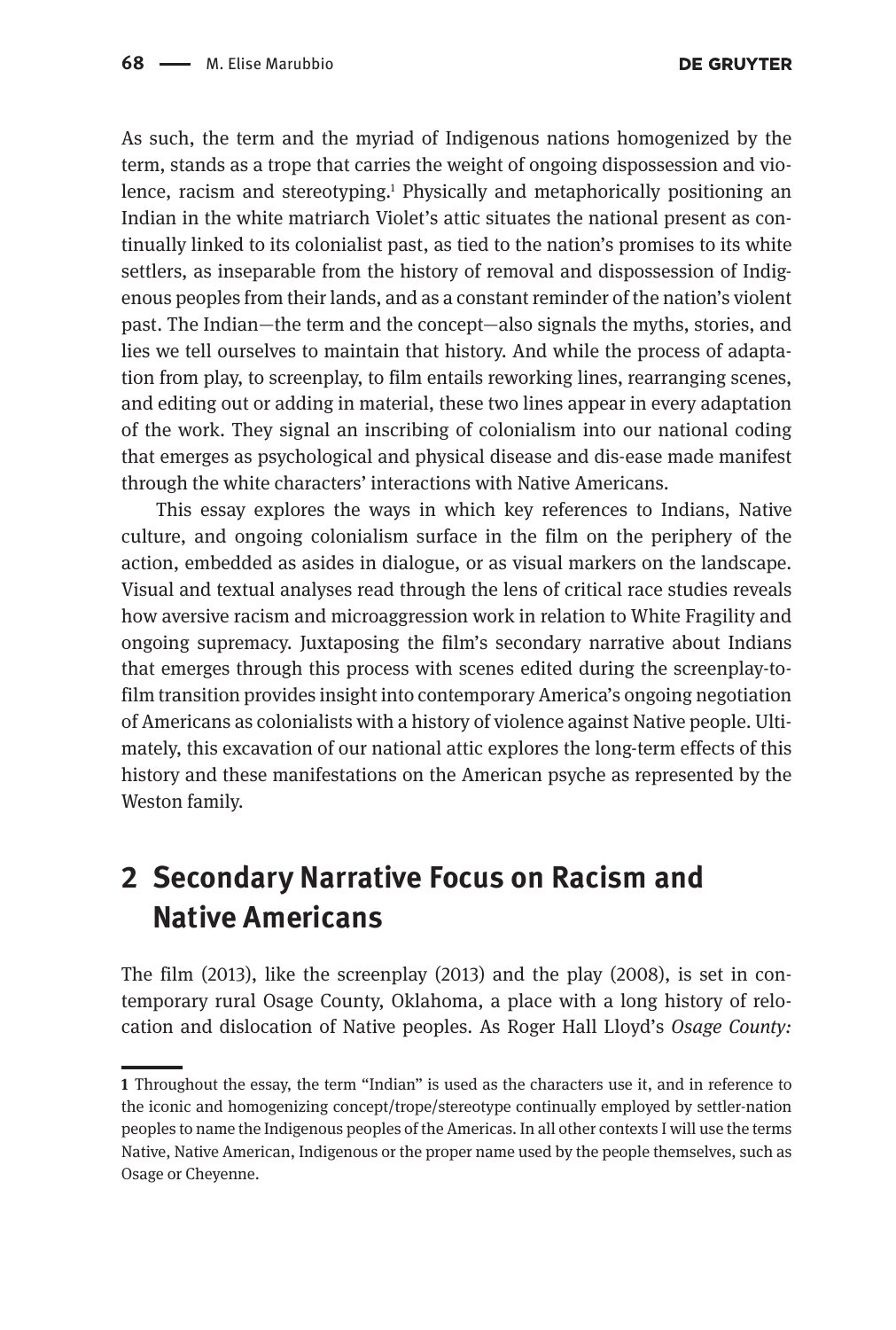*A Tribe and American Culture 1600–1934* details, Osage County was traditionally part of Osage territory, which encompassed a wide range of land across what is now Kansas, Missouri, Arkansas, and Oklahoma. The Spanish, the French, the British, and the Americans occupied this area at various points in colonial history; nonetheless, the Osage remained relatively autonomous and free moving within it until the onset of American expansion in the post-revolutionary period. As early as 1808 and through the 1870s, the United States began to claim Osage territory through treaties that would continually push them to relinquish greater and greater amounts of land in what was being designated as Indian Country – a site for relocating tribes (Lloyd 2006, 119–120, 330–331). They were forced to cede the area now known as Osage County (northwest of Tulsa) in 1835 as part of the Treaty of New Echota, which allocated it to the Cherokee (May n.d., n.pag.). The Osage began to purchase the land back in 1870 as part of an Osage Reservation; it became a semi-autonomous district in 1906 and a county in 1907 with the formation of Oklahoma as a state (May n.d., n.pag.). Much Osage land was lost to illegal squatters and settlers and through American expansionist policies, cession, allotment, and murder (Lloyd 2006).

The Weston property sits within this contested territory amid fields and the windswept landscape of Northern Oklahoma, near Pawhuska. As the screenplay describes it, the country is "[f]oreboding. Heat lightning in the distance. Miles of unforgiving, summer-scorched prairie" (Letts 2013, 1). In all versions of the story, Barbara is no less critical: "What were these people thinking […] the jokers who settled this place. Who was the asshole who saw this flat hot nothing and planted his flag? I mean we fucked the Indians for *this*?" More forgiving, the film's cinematography presents wide-angle shots of prairie grasses, grazing horses, and bailed hay, quiet country roads, and a lone house surrounded by a chain-link fence. None of these perspectives, however, engage an Osage point-of-view of their homeland; rather, the film retains an invader's position in which the land and its history are a threat to white settlers that needs to be contained. In the progression of the film narrative, these markers (the western prairie, horses, the verbal references to colonialism in the form of flag, Indians, and sexual violence), additional b-roll of a faded mural of Osage warriors and horses, and road signs naming the Osage, nostalgia on the part of the youngest Weston (Karen) for a fort in the yard where they played "cowboys and Indians", and the Weston name itself metonymically and metaphorically connects the family narrative to the history of the West (Wells 2013). They bolster the point made by Courtney Elkin Mohler in her analysis of Letts's play: "Weston sounds like 'western' of western expansion and 'Cowboy and Indian' western films, and contains the word 'west,' the ultimate goal of Manifest Destiny" (Mohler 2010, 138). In taking this symbolism further, the film ponders the degeneration based on violence that emerges as a legacy of settler-colonialism and racism.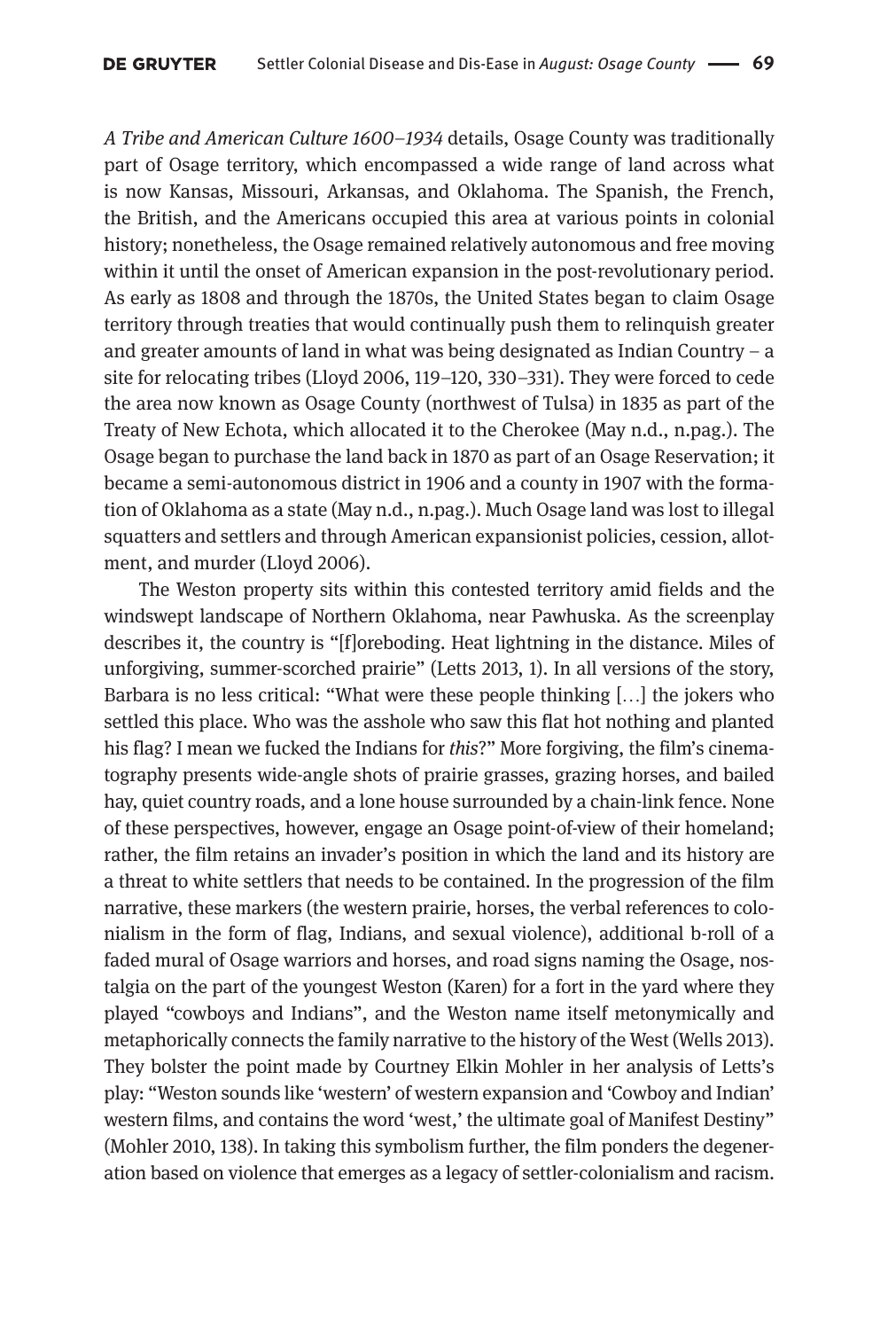Beverly Weston (Sam Shepard), Violet's alcoholic husband, commits suicide during the hottest month, August, and the Weston clan converges on the home, some for the first time in many years. The dysfunction and near disintegration of the Westons that unfold over the course of the film are as harsh as the verbal depictions of the landscape. Their extended family history, already marred by alcoholism, drug addiction, cancer, incest, adultery, and violence, now includes suicide. The three matriarchal figures – Violet (Meryl Streep), her sister Mattie Fae (Margo Martindale), and her daughter Barbara (Julia Roberts) – verbally and sometimes physically abuse their family members. They overshadow, bully, and neglect the two younger daughters Ivy (Julianne Nicholson) and Karen (Juliette Lewis) and, to an extent, the men associated with the family. None, however, are untainted – Beverly and Mattie Fae's ancient affair resulted in Little Charles (Benedict Cumberbatch) whose illegitimacy is unknown to the children and perhaps Mattie Fae's husband Charlie (Chris Cooper); Ivy and her half-brother/cousin Little Charles are lovers; Bill Fordham (Ewan McGregor) is having an affair with his student and has separated from Barbara; and Karen is a self-absorbed and insecure woman whose latest fiancé Steve (Dermot Mulroney) attempts to rape Jean Fordham (Abigail Breslin), Barbara and Bill's fourteen-year old daughter. The older generation has experienced homelessness and violence, were the first in their families to attend college, and have hung on to their gains through sheer tenacity. As Violet notes, "[w]e lived too hard, then rose too high. We sacrificed everything and did it all for you."2 Her resuscitation of their hardship, as Mohler's analysis of the play points out, "evokes, with nostalgic power, the hard-working, enduring Americans central to the myth of our national character" (Mohler 2010, 134). The Westons, however, embody the toll upholding this myth takes on the individual psyche and family unit. Their children experience the ravages of this first-hand but also from places of privilege. The girls and their families all want to escape this place, their dysfunctional family, and its violent legacy. The worlds of the Weston clan are not those of the white American dream but of an American dystopia – a place diseased and representational of a national family body in disease with itself and what it represents.

Letts weaves into the history of place and family the Cheyenne character Johnna (Misty Upham), who is hired by Beverly to clean, cook, and take care of Violet. As Mohler notes:

Dramaturgically, Johnna represents what the family is not: she is calm when they are turbulent, strong when they are psychologically and physically weak, and spiritually grounded as they curse and damn one another. In some ways, her role as spiritual-guide-cum-house-

**<sup>2</sup>** All quotes without reference citations refer to the film version.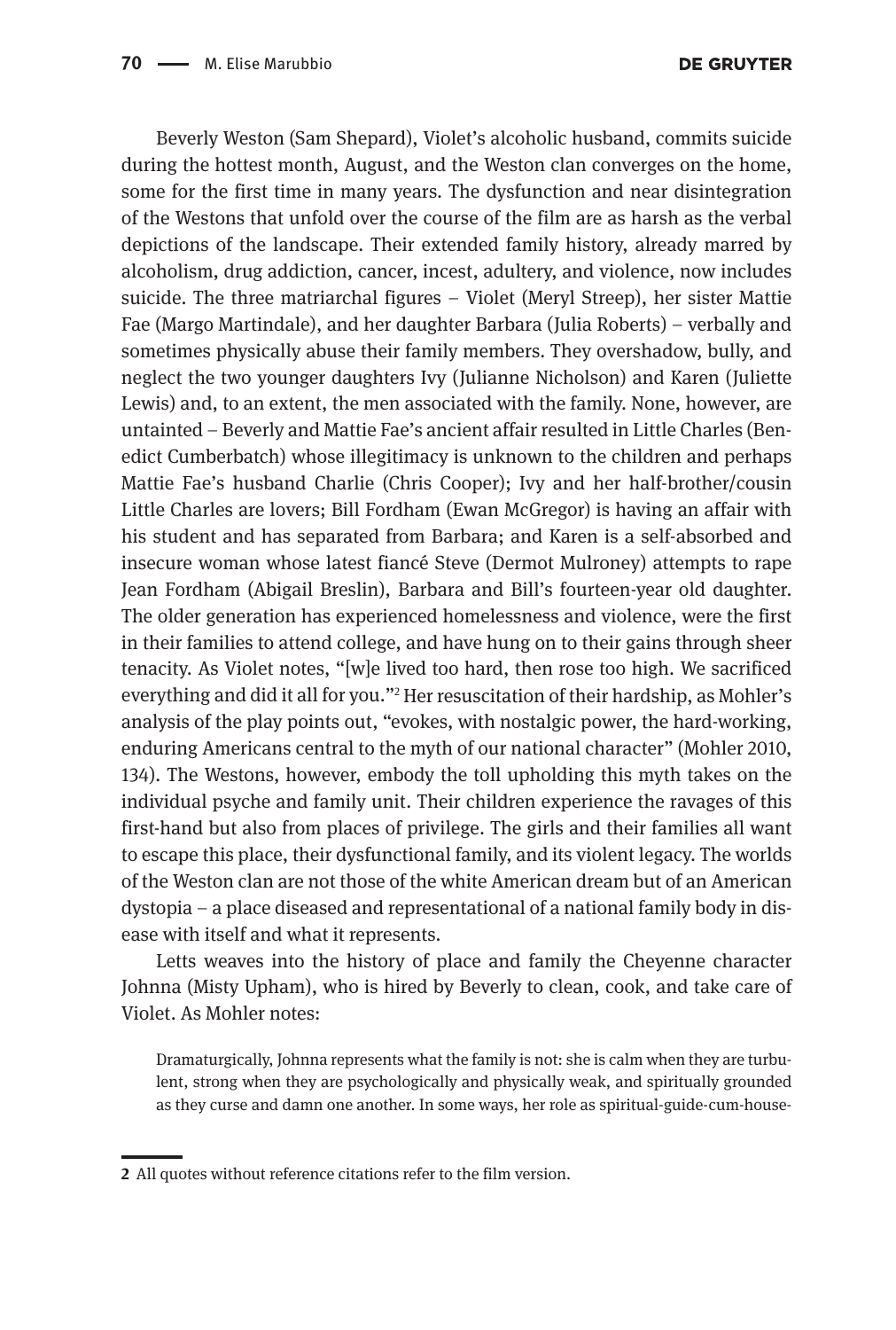servant renders her as a 'historical relic' who lives on the margins of white centrality, appearing to highlight the Westons' tragic flaws, psychological angst, and to literally clean up their mess. (Mohler 2010, 130)

While Johnna's spirituality and spiritual guidance are highlighted in Letts's play and screenplay, Wells omits them from the film. Regardless, Mohler's assessment of Johnna equally applies to the film as well. In this Western allegory of contemporary America's dis-ease with its settler-nation colonialist history, Johnna bears witness to the Weston family's secrets, addictions, and dysfunction, her health and stability standing in contrast. She brings light and nourishing food into the Weston house, saves Jean from rape by beating Steve off with a shovel, and consoles Violet when everyone else abandons her. Yet as Mohler notes, she remains an outsider, a "historical relic" – the Indian in the attic – a "reified American Indian Other" (Mohler 2010, 130).

Johnna is reified as an Indian Other in a classically colonialist fashion through external naming and the Weston family's general homogenization of Indigenous peoples as one group encompassed under the Euro-American monikers – Indian and Native American. Barbara and Bill Fordham, the family's liberal academics, and Violet Weston, the conservative rural matriarch, negotiate these terms in three vignettes of importance.

The first moment occurs in an early scene in which Beverly interviews Johnna for the position as housekeeper/nurse for Violet. Wells edits out important information from the play and screenplay regarding how Johnna's father, whom Beverly knew, died from "a heart attack" that caused him to fall "into a flatbed truck full of wine grapes"; and Letts removes from the screenplay information regarding her name change from an Americanized Youngblood to the Cheyenne translation – Monvana (Letts 2008, 12; Letts 2010, 4). The rest of the scene remains in the film. Violet enters Beverly's study high on meds and notices Johnna. Beverly reminds Violet that he has told her about Johnna. He does not mention her heritage, but Violet asks: "Are you an Indian?" And then: "What kind?" to which Johnna answers: "Cheyenne." Violet asks no further questions and leaves. This scene establishes three things: First, even high, Violet has the racial consciousness to ask specifically to what group Johnna belongs. Second, Violet shows no interest in learning more about Johnna. Third, Johnna answers both questions, identifying herself as Native American but with tribal specificity, thus indicating self-determination and sovereignty. The Westons, however, deny this powerful action of self-identification on Johnna's part.

The second vignette provides a sardonic reflection by liberal academics on colonialism and its results on the settlers who perpetrated the genocide of the Indigenous people. As Bill and Barbara drive across the Plains to the Weston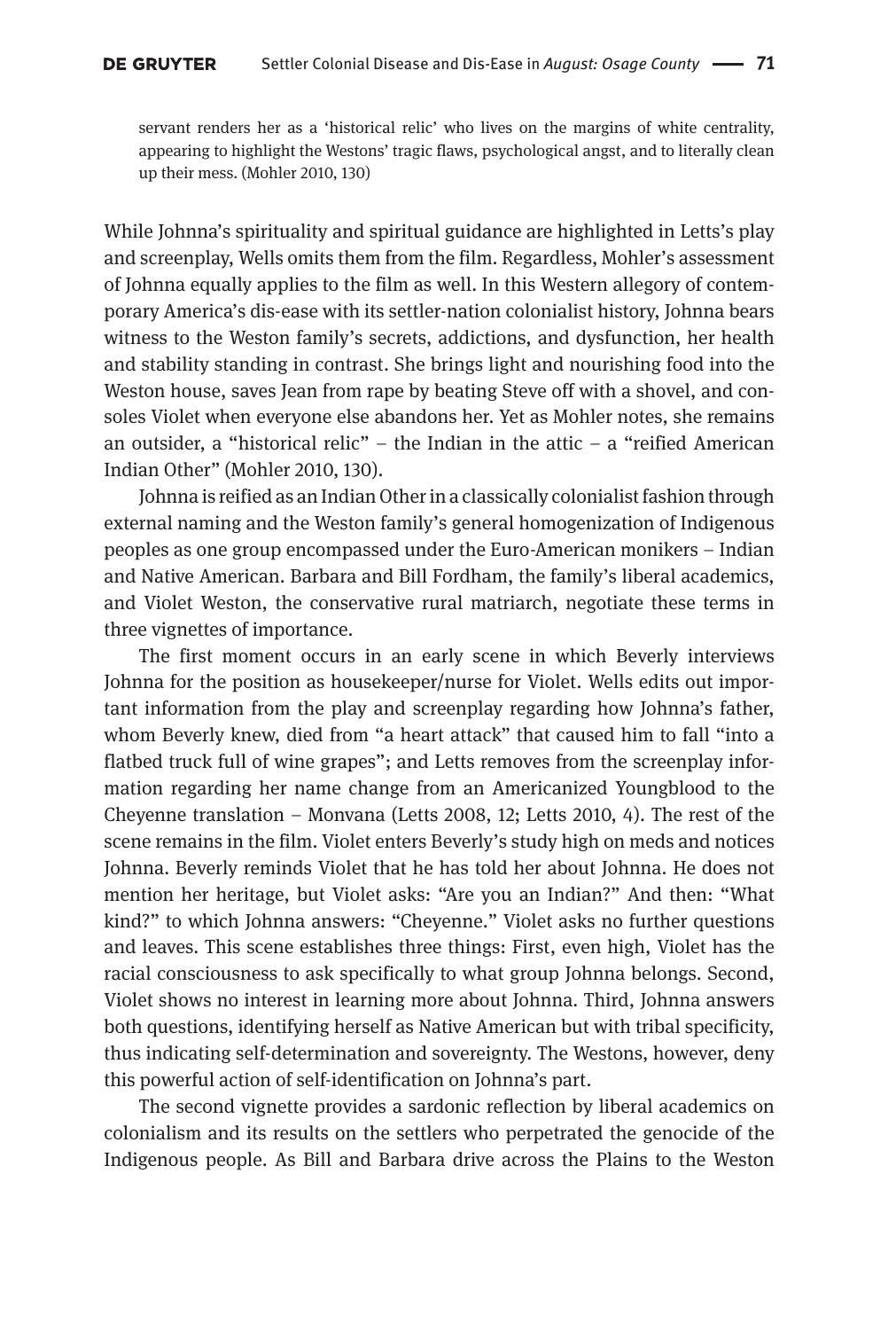house, Barbara reflects on these settlers, wondering what would compel them to "fuck the Indians for *this*" place. Bill replies with a reference to genocide and the "creepy character of the Midwest" to which Barbara reminds him that "This is the Plains: a state of mind, right? A spiritual affliction, like the Blues" (*August* 2013; Letts 2013, 18). Their exchange ends in a tender moment and laughter as they easily deflect the history of genocide and the perspective of the Osage whose country and its beauty they disparage.

The third vignette, witnessed by Ivy and Johnna through the kitchen window, occurs between Barbara, Bill, and Violet as they sit on the porch eating pie:

Violet: 'She's a stranger in my house. There's an Indian in my house.' Bill: 'You have a problem with Indians, Violet?' Violet: 'I don't know what to say to an Indian.' Barbara: 'They're called Native Americans now, Mom.' Violet: 'Who makes that decision?' Barbara: 'It's what they like to be called.' Violet: 'They aren't any more native than me.' Barbara: 'In fact, they are.' Violet: 'What's wrong with Indian?' Barbara: 'Why's it so hard to call people–' Violet: 'Let's just call the dinosaurs "Native Americans" while we're at it.'

At this point both Barbara and Bill smirk and Barbara closes the dialogue with: "She may be an Indian, but she makes the best goddamn apple pie I ever ate." As Mohler points out in relation to the play, this exchange "recalls the turmoil of the American conquest, connecting the historical racial violence and nationalist fervor to achieve the American Dream with the anxiety, cynicism, and melancholy of the postmodern contemporary (white) American experience" (Mohler 2010, 130). Equally important, it exhibits white America's dis-ease with confronting its own racism and colonialism's ongoing presence in the form of white privilege. The dialogue reinforces Barbara's tendency to invalidate her own liberal stance on naming by constantly interchanging "Indian" and "Native American" – the latter being a term she claims is culturally acceptable – and by participating in the derision. Most obviously, the dialogue equates an extinct species with Native Americans, relegating the latter to erasure and historic antiquity. Such rhetorical moves indicate Violet's discomfort with a racial Other and her recalcitrance in accepting Indigenous title, right to the land, and tribal difference. In a county where the Native American population makes up 14% of the population, Violet's claims and microaggression suggest a culture of segregation and fear bred of guilt over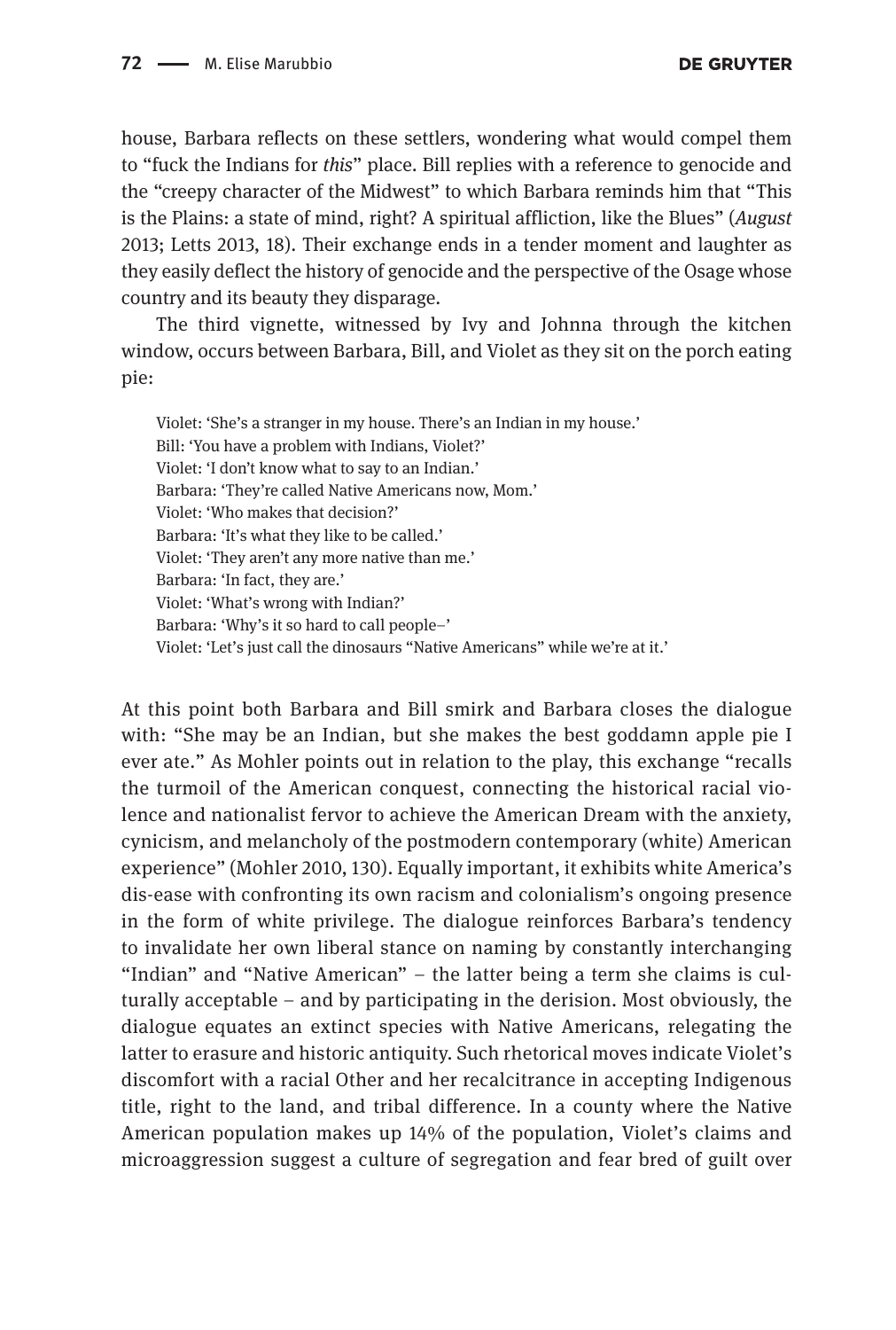stolen land; this is her secret in the attic that Johnna's presence dredges up (*Population* 2019, n.pag.).3

Through these three short exchanges, Letts's dialogue subtly illustrates various levels of imbedded aversive racism evolving out of colonialist history and directed at Native Americans in general and through microaggressions to Johnna in particular. According to the *Encyclopedia of Race and Racism*, "Aversive racism is a form of contemporary racism that manifests at the individual level […] in subtle and indirect ways ("Aversive Racism" n.d., n.pag.). As does Barbara, aversive racists exhibit compassion for those affected by racial injustice: "We fucked the Indians for *this*?"; champion the concept of racial equality: "It's what they like to be called"; and see themselves free of prejudice ("Aversive Racism" n.d., n.pag.). But simultaneously they maintain negative attitudes, ideas, or assumptions about other groups ("Aversive Racism" n.d., n.pag.), as does Violet: "They aren't any more native than me." Aversive racists "possess feelings of uneasiness" that surface in indirect asides, which validate the speaker's own positioning ("Aversive Racism" n.d., n.pag.).

Barbara, Bill, and Violet participate to a degree in progressive attitudes – they know the correct terminology, but amongst themselves they slip in and out of political correctness, lapsing into jokes and dismissing Native peoples. Their uneasiness with a deeper discussion about their own racism and the history of colonialism, which has provided them their privileged place in Osage county and their class distinction from Johnna, surfaces in their inability to confront their own position as white supremacists. As Pendler and Beverly explain it, "white supremacy" is much more than the cultural values held by overtly racist groups; it is an "essential element of all White peoples'[sic] conditioning as they grow up in contemporary American society" (Pendler and Beverly 2015, 6). The ease with which Bill, Barbara, and Violet discuss Native Americans and colonialist genocide, as unofficial experts, indicates that privilege and supremacy. Simultaneously, however, they continually flitter around terms, make jokes, and distance themselves from their own dis-ease by focusing on benign topics like the blues or apple pie, suggesting that unconsciously they know their discussions illustrate a degree of racism. Ultimately, however, they have no need to explore this.

These three vignettes highlight various forms of racial microaggressions that indicate the depth to which racism is embedded in the American psyche. According to Derald Wing Sue, "[r]acial microaggressions are the everyday and common

**<sup>3</sup>** According to the US Census bureau information, cited by Population Demographics of Osage County statistics for 2018–2019, the overall population was at 47,472 in 2017, with whites making up 31,327 and Native Americans 6,858 of that total (Population Demographics for Osage County 2019, n.pag.).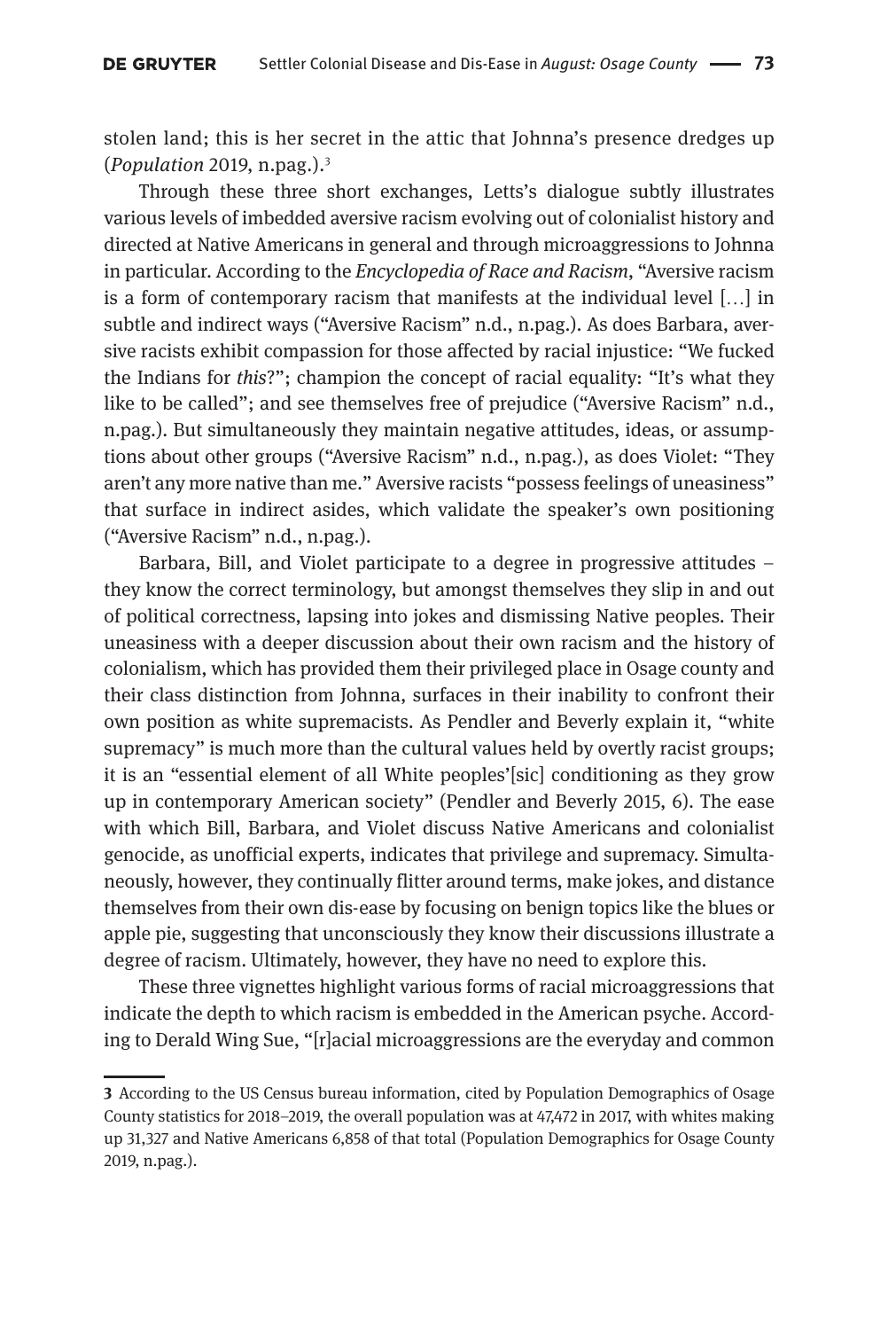verbal, behavioral, or environmental indignities and slights directed toward people of color by well-intentioned Whites who are unaware that they have committed a transgression against a target group" (Sue 2015, 27). He identifies three in particular: microinvalidations, which intentionally "exclude, negate, or nullify the psychological thoughts, feelings or experiential reality of a person of color" (Sue 2010, 8); microassaults, which use racial slurs and name-calling to intentionally hurt a person of color (Sue 2010, 8–9); and microinsults, which subtly communicate rudeness and demean a person's racial identity (Sue 2010, 9–10). The three vignettes, read as a sequence, allow us to see how the white characters participate in one or more of these microaggressions.

In the first, we are provided evidence that Violet knows Johnna is Cheyenne, and yet she refuses to acknowledge Johnna's preferred identity label in the latter discussion. Instead, in the last scene she illustrates her unease through microassaults and microinsults that effectively eliminate Johnna's personhood and self-determination, demeans her heritage, reifies her as a signifier of colonial oppression – Indian – and makes extinct her history through an equation of dinosaurs to Indians. In their discussion about the land and genocide in the second scene, and through their off-handed remarks about genocide, rape, and the land itself, Bill and Barbara indirectly use microinvalidation against all Indigenous people that negates Indigenous sovereignty and connection to the land, and their various experiences under ongoing settler-colonialism. The final scene employs all three microaggressions – denial, invalidation, and rudeness. They indiscreetly speak about Johnna and Native people within her earshot, implying that she need not be recognized, included, or treated with respect. They illustrate what Robin DiAngelo terms "White Fragility": "[A] state in which even a minimum amount of racial stress becomes intolerable, triggering a range of defensive moves. These moves include the outward display of emotions such as anger, fear, and guilt, and behaviors such as argumentation, silence, and leaving the stress-inducing situation" (DiAngelo 2011, 54). DiAngleo underscores that whiteness and white privilege are "dynamic, relational, and operating at all times and on myriad levels" and through processes and practices that "include basic rights, values, beliefs, perspectives and experiences purported to be commonly shared by all but which are actually only consistently afforded to white people" (DiAngleo 2011, 56). Rather than unpack their racial baggage, the three uncomfortably stow it away in the attic.

Mohler argues that the dysfunctions displayed by the Westons are "symptomatic of […] the anxiety to maintain, and the pain of losing white American cultural values" and the American dream (Mohler 2010, 138). Violet's tirade to her daughters about their family's struggle to acquire what they have certainly points to this, as does the metanarrative thread on Indians. I would add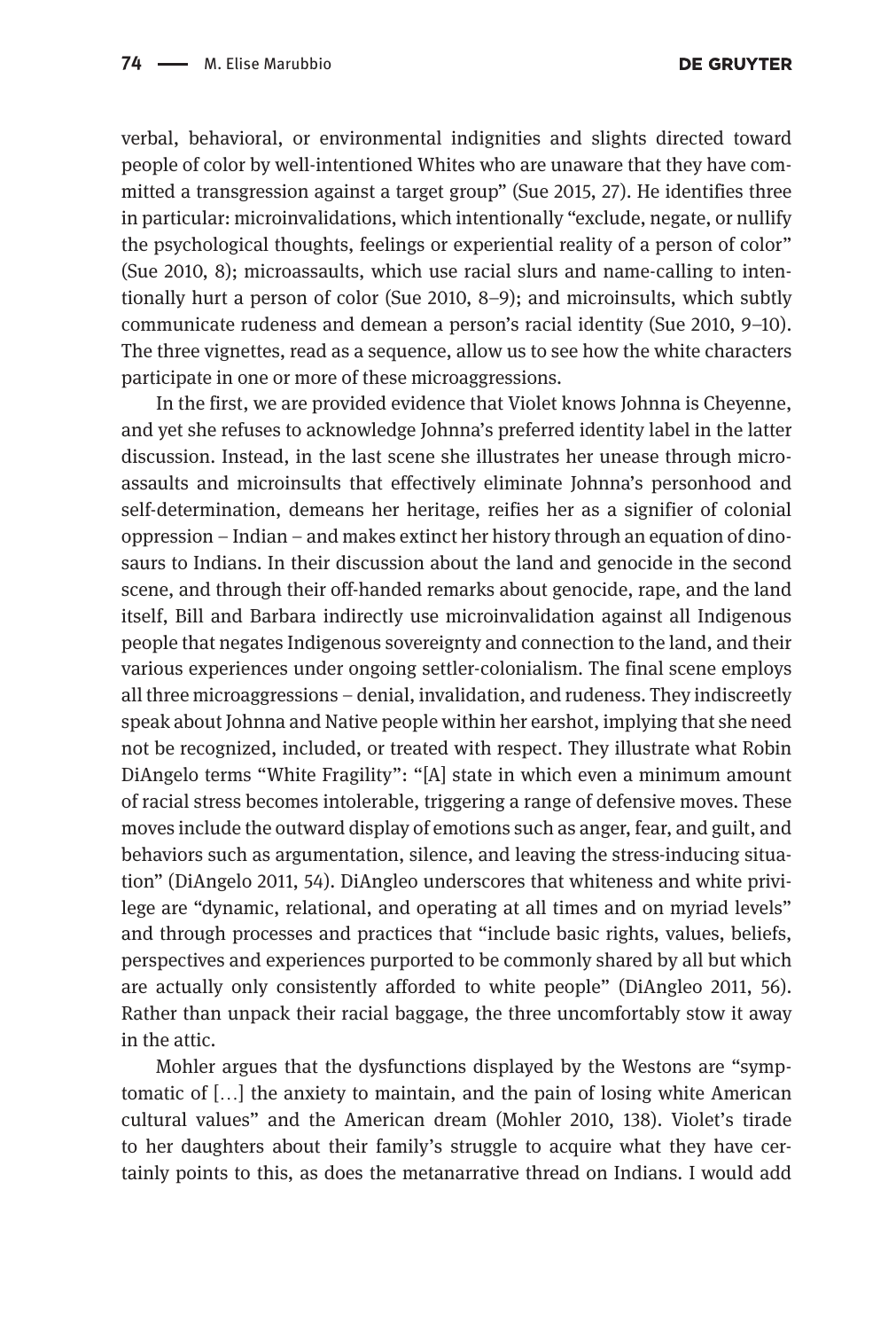to Mohler's analysis that the dysfunctions are symptomatic also of the fear of losing white privilege and of the security produced by indulging in racism. The Westons find moments of relief from their toxic secrets (familial violence, incest, infidelity, alcoholism, and drug abuse) and family tensions through nostalgialaced interjections about Indians. While these moments of shared white privilege and aversive racism work to hold the family together by redirecting their focus away from their own failings and corruptions, the bond is tenuous. The legacy of white supremacy eventually emerges as a symptom of their dysfunction. A clear example of this is embedded in the post-funeral dinner scene when Karen nostalgically recalls the "old fort where they used to play cowboys and Indians." As Ivy informs her that Beverly tore it down because it was infested with rats, Violet interjects: "Don't you know not to say cowboys and Indians? You played cowboys and *Native Americans*, right Barb?" This aggressive referent to their earlier conversation clues Barbara to the fact that her mother has relapsed into drug abuse. Letts illustrates here that the Westons' narrative of the American dream maintained through the juxtaposition of the discourse of cowboys and Indians no longer functions; rather, vermin and self-destructive behavior have infested and degraded the dream.

More deeply, Letts's narrative suggests that the national psychosis born of colonialism and fed by guilt and disillusionment destroys the very fabric of generations of family. He seems to be warning us that by refusing to grapple with the institutional and cultural structures that underpin and support white American values and the American dream, our settler-colonial past and present, and our own White Fragility, we are self-destructing as a nation, as a people. Johnna's presence in the narrative, the discourse on identity, and the inclusion of visual references to the absent Osage people underscore this process of denial. The subtle indicators of the Western and Oklahoma's history of confiscating Native land circumscribe the Westons' home and family drama, indicating the inability of white America to completely erase Indigenous people from their American dream – rendering that dream tainted. The family's dysfunctional behavior and various diseases read allegorically through Johnna and the Western mise-enscène suggests that these fissures in America's amnesia about racism and colonialism result in a national psychosis fed by guilt. As a result, what resides in the attic, is erased from the backyard, and is fading in the town around them, continues to haunt the Westons, destroying the very fabric of the family.

Wells's eliminated scenes and added Native American mise-en-scène reinforce this. Johnna's edited scenes underscore how White Fragility and microaggression continue as forms of racial exclusion in a film industry that privileges white actors, white narratives, and white viewers. As Letts's story moves from play to screenplay to film, the scenes that he includes to provide context to the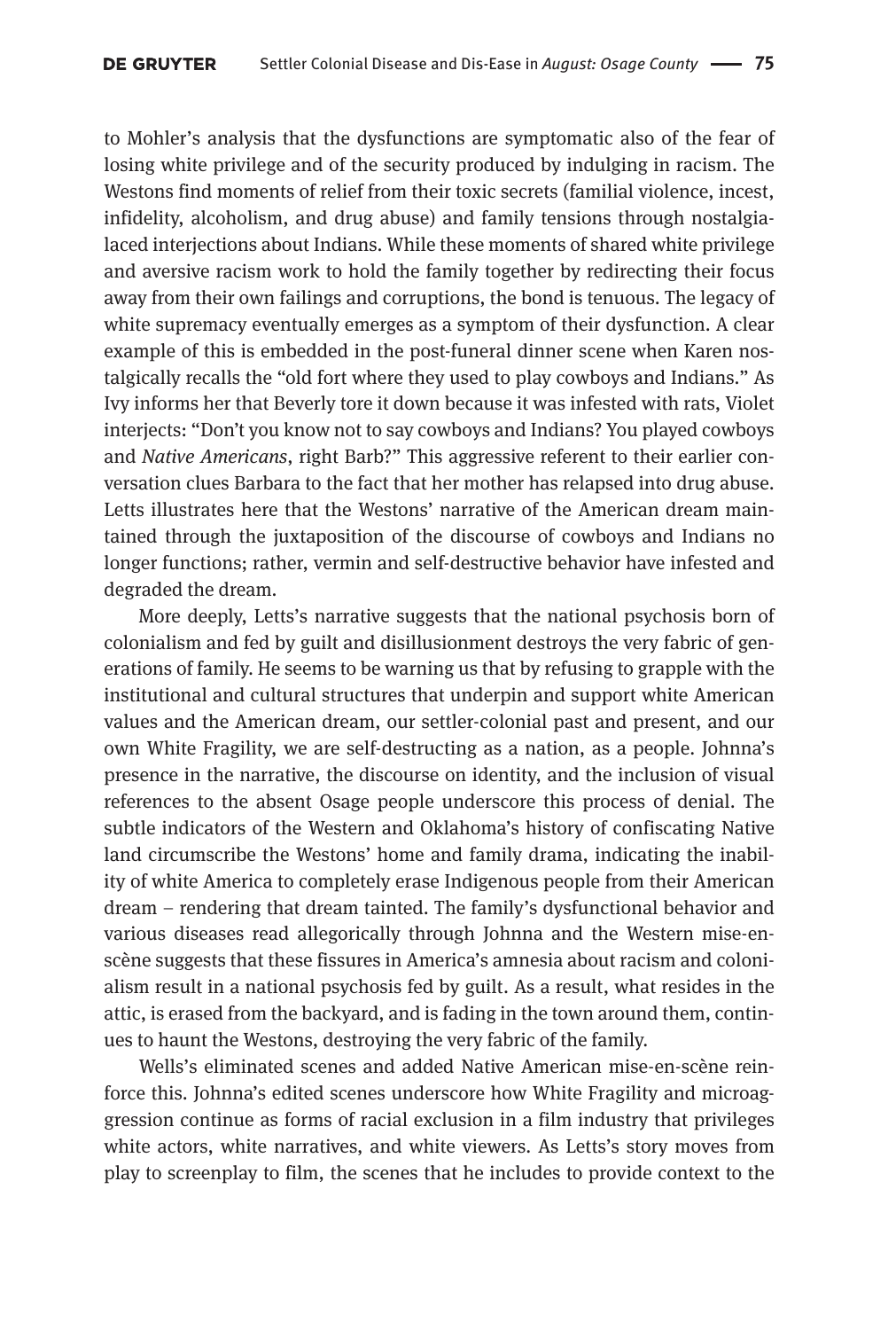Native subtext are minimized or removed. Most include Johnna, information about her family, culturally specific information, and/or her interacting in more intimate conversations with the white characters. Wells replaces them with additional scenes with Barbara outside the family home or with visual reminders of the absent Osage, who are supplanted in all versions by the Cheyenne character.<sup>4</sup> In addition to portions of the scene in Beverly's office already noted, two others include Jean Fordham's engagement with Johnna as an exotic ally. In the first, Johnna explains the significance of her beaded pouch, made by her grandmother to hold her umbilical cord. Three things stand out in the scene: 1) Johnna is interested in sharing her cultural heritage; 2) Jean is repelled by the pouch once she knows what it contains; and 3) Jean's interest in Johnna's Cheyenne heritage goes no further than connecting it to *Powwow Highway*, a contemporary film with Cheyenne characters. The second scene occurs in Johnna's attic room where Jean comments on the "costumes" worn by Johnna's parents in their wedding picture. Through these scenes Letts provides some cultural depth to his Native character and highlights more clearly another level of microaggression; the seeming interest in someone racially different from oneself that is superficial at best. By omitting the scenes, Wells erases both evidence of Native culture and of a third generation of the Westons' inculcation into ambivalence toward Native peoples.

These scenes may seem like logical places to cut from a long film; however, in doing so, the filmmaker compromises the key places where the audience might self-reflect on the process of participating in racializing actions. More egregiously, he omits positive, well-rounded, contemporary representations of Native people. In addition, the editing continues a long history of relegating Native women to roles as exotic background to a white story. Letts and Wells register and illustrate Johnna's depth of feeling in shots/scenes depicting her violent reaction to Steve's attempt to rape Jean, her sadness at the news of Beverly's death, and her appreciation of compliments about her cooking. However, overall she is depicted as a quiet cypher that glides through rooms along their edges, quietly cleans and cooks, provides physical aid when needed, and otherwise escapes to her attic room. Ultimately, the film adaptation process succumbs to the same ambivalence and racism that the screenplay attempts to deconstruct.

Pendler and Beverly use the term "root kit" from computer programming as an analogy for the "set of tools automatically employed by White people when

**<sup>4</sup>** I wrote to Tracy Letts in 2017 asking about why his primary Native character was Cheyenne and not Osage but have gotten no reply. The Southern Cheyenne were removed to Oklahoma like many other tribes, but they were primarily located in west-central Oklahoma bordering Texas. Their lands were opened to settlement after Allotment in April 19, 1892 (Removal of Tribes to Oklahoma, n.d., n.pag.). They did not reside as a tribe in the Osage area.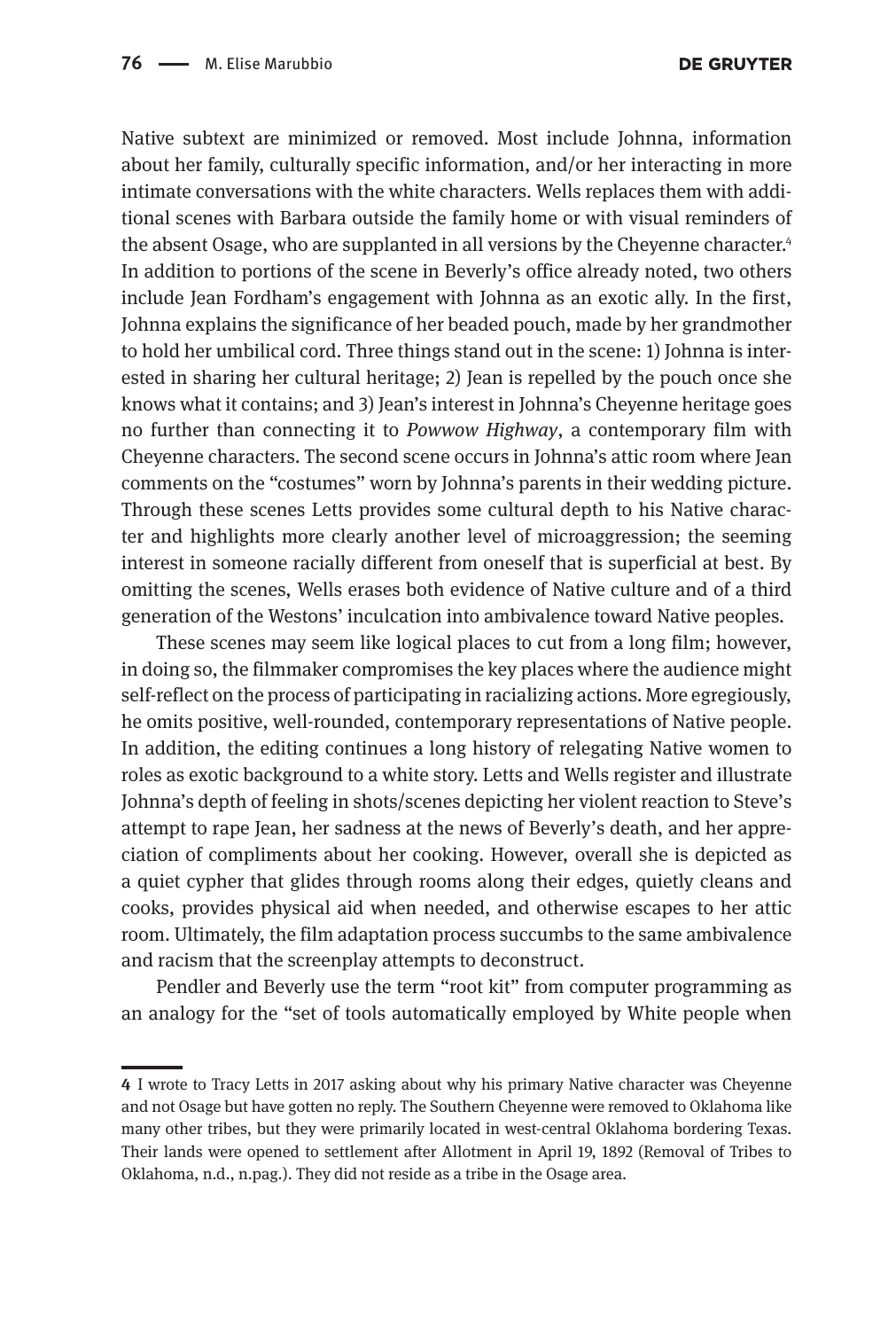confronted by their racism that maintains White supremacist beliefs that work to hinder further dialogue and closeness with racial/ethnic minorities" (Pender and Beverly 2015, 3). This analogy seems appropriate to the complex weaving of settler-colonialist racism throughout *August: Osage County* and the final film version. Like a bad code hidden in the United State's national operating system, the normalized racism exhibited by the characters and the film structure illustrate a "'rooted' set of behaviors and thoughts that exist solely" to protect white privilege (Pender and Beverly 2015, 8).

### **3 Conclusion**

The trajectory from screenplay to film offers a compelling look at American racism towards Native Americans that demands viewers to consider their own inculcation into ongoing settler-nation colonialism and racism. Focusing on the point of view of a white middle-class family with roots in the West does not explore the effects of microaggression and averse racism on Indigenous peoples. It does, however, call into question the ramifications of embracing a myth that relies on our most destructive and exclusionary instincts to maintain, and it holds white Americans responsible for participating in the maintenance of racializing structures and behaviors. This seems particularly salient in light of the current "Make America Great Again" campaign and the resurgence of racial violence in the last few years.

Letts wrote the Pulitzer Prize winning *August: Osage County* in 2004. The play debuted in 2007 and the film in 2013. However, in 2019, its indictment of systemic racism seems more pertinent than ever. Misty Upham, the actress playing Johnna, died in 2014, her case initially not taken seriously by the local police. Similar cases exist throughout Native America, including the murder of Savanna Greywind for her fetus in Fargo, ND in August 2017. The backlash toward antiextraction industry and pro-sovereignty activism like NoDAPL (No Dakota Access Pipeline) indicate another example of invalidating Native people's rights and concerns for the profit or gain of dominant society. The rise of man camps around oil fields and the ongoing trafficking in and violence toward Native women and girls continually remind us that our ongoing ambivalence and racism have real effects on Native peoples. All too often, examples like these are disregarded or diminished in national importance because they bring to the fore the ugly system of oppression and inequality that exist, and because they threaten white security and peace of mind. But as Letts suggests through his portrayal of the dysfunctional and decaying Weston family, the reality and the legacy they represent do take their toll on the health of the national body and psyche.